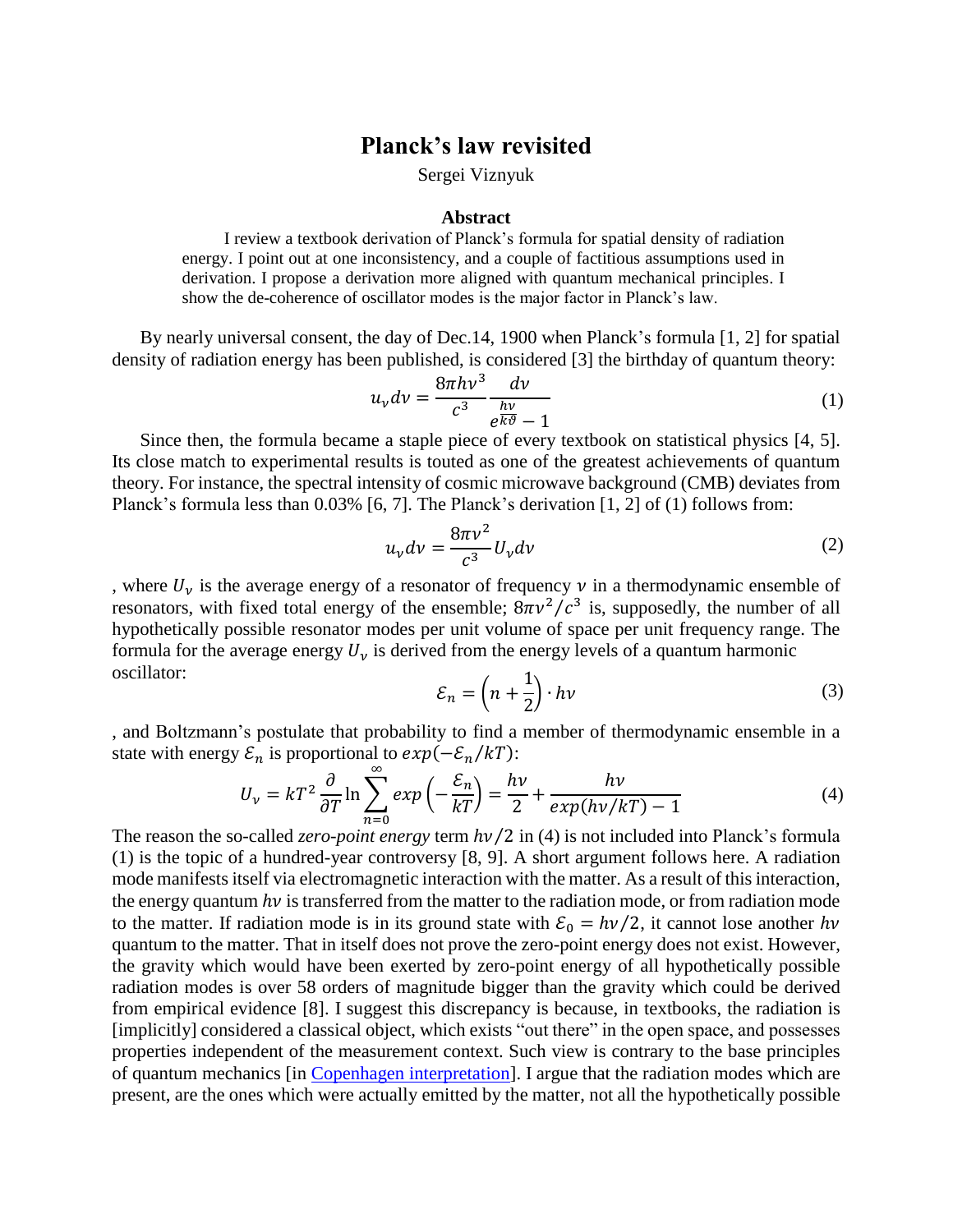radiation modes. Since the number of oscillators in the matter, which interact with radiation is limited, so is the number of radiation modes. A radiation mode and the corresponding matter oscillator should be viewed as one and the same [entangled] system. Planck may have had similar view, albeit not clearly stated. The word *[entanglement](https://en.wikipedia.org/wiki/Quantum_entanglement)* was not in physicist's vocabulary at the time. Planck's reasoning was [2]:

Let us consider a large number of monochromatically vibrating resonator  $-N$  of frequency  $\nu$ (per second), N' of frequency  $v'$ , N'' of frequency  $v''$ , ..., with all N large number – which are at large distances apart and are enclosed in a diathermic medium with light velocity  $c$  and bounded by reflecting walls. Let the system contain a certain amount of energy, the total energy  $E_t$  (erg) which is present partly in the medium as travelling radiation and partly in the resonators as vibrational energy. The question is how in a stationary state this energy is distributed over the vibrations of the resonator and over the various of the radiation present in the medium, and what will be the temperature of the total system...

…we first of all consider the vibrations of the resonators and assign to them arbitrary definite energies, for instance, an energy E to the N resonators  $v, E'$  to the N' resonators  $v'$ ,...

...Dividing E by N, E' by N',... we obtain the stationary value of the energy  $U_{\nu}$ ,  $U_{\nu}'$ ,  $U_{\nu}''$ ... of a single resonator of each group, and thus also the spatial density of the corresponding radiation energy…

As it sounds, Planck implied the average energy (4) of a resonator in a given resonator group is one and the same as the "corresponding radiation energy". Thus, an actually present radiation mode should have a corresponding matter resonator. The number of radiation modes is the same as the number of matter resonators.

On the other hand, (1) still gives the correct result, even as the factor  $8\pi v^2/c^3$  is considered as the number of all *hypothetically possible* radiation modes per unit volume of space per unit frequency range, not just actually present modes. This contradiction stems from the way the factor  $8\pi v^2/c^3$  is derived in textbooks. Note, that (4) is obtained from fundamental quantum mechanical expression (3) in thermodynamic limit of a large number of oscillators present in a given mode. However, the expression  $8\pi v^2/c^3$  for the number of modes per unit volume per unit frequency range is obtained with purely classical approach, by treating each mode as a standing wave enclosed in a limited volume with ideally conducting walls, so as to nullify the wave amplitude at the boundary. To combine an expression obtained from fundamentally quantum mechanical principles, with an expression obtained from purely classical prospective, into a single formula (1) is the inconsistency I wish to call out. Furthermore, the way the expression  $8\pi v^2/c^3$  is derived in textbooks [4, 5] ought to raise eyebrows, since it is based on completely improbable assumptions:

- 1. that the radiation, e.g. cosmic background, can be considered as enclosed in a cavity
- 2. that the enclosing cavity has ideal conductor walls so the wave amplitude is a mathematical zero at the boundary

Both of these assumptions are crucial for considering the available phase space discrete, which is necessary for the textbook derivation of  $8\pi v^2/c^3$  factor. Even a miniscule deviation from ideal conductor walls of the cavity immediately breaks the discreteness of phase space, and effectively makes the number of hypothetically possible radiation modes of the same frequency infinite. Thus, the factor  $8\pi v^2/c^3$  in (2) would have to be derived from a different context, as I do below.

A measurement of radiation intensity with e.g. a **bolometer**, is effectively the measurement of the energy contained in matter oscillators inside the sensitive element of the device. Consider an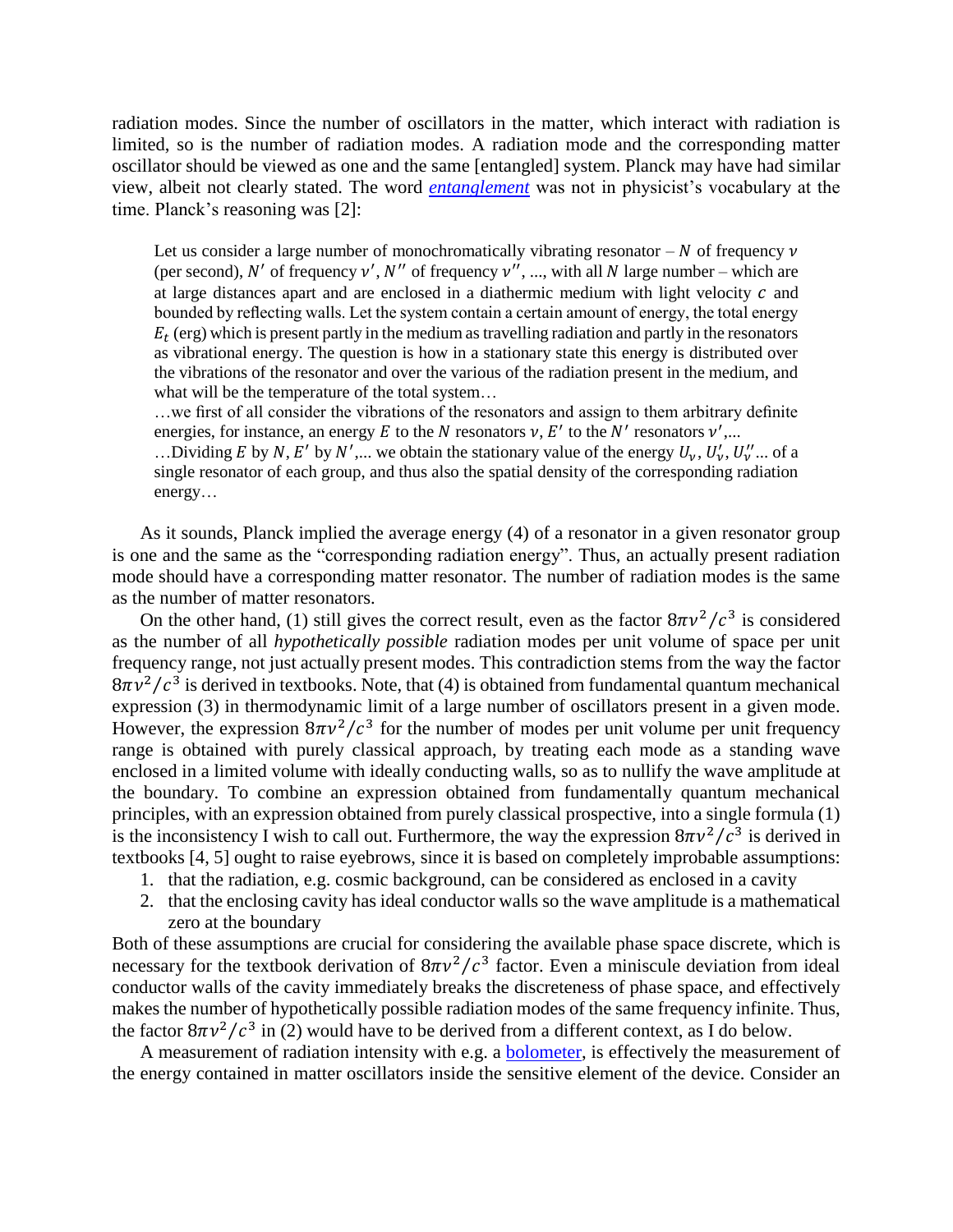oscillator immersed into radiation field. If the system oscillator+radiation is in a state  $u_0$  at  $t = 0$ , the probability to find it in the same state at  $t \geq 0$ , from Schrödinger equation, is:

$$
P(t) = \sum_{j,k} P_j \cdot P_k \cdot \cos\left(\frac{E_j - E_k}{\hbar} t\right) \qquad , \text{ where } P_k = |\langle f_k | \mathbf{u}_0 \rangle|^2 \tag{5}
$$

, where  $f_k$ ,  $E_k$  are eigenstates and eigenvalues of **H**-matrix. From (5), it follows,  $\partial P / \partial t |_{t=0} = 0$ , i.e. the transition rate is zero. This result is referred to as quantum Zeno effect [10, 11]. It is the result of a *coherent coupling* (*entanglement*) between the oscillator and radiation modes, manifested by the phase relationship between superposed eigenstates of  $H$ -matrix in (5):

$$
\varphi_j - \varphi_k = \frac{E_j - E_k}{\hbar} t \tag{6}
$$

From (5), the transition rate is also zero in a more general case, if phase difference  $\varphi_i - \varphi_k$ between **f**-states is *any* analytic function of time, i.e. if phases of **f**-states *predictably relate* to each other. In order for the transition to happen, the superposed eigenstates of  $H$ -matrix must undergo de-coherence, i.e. the phase relation (6) must be broken. There are various mechanisms which may cause de-coherence of  $f$ -states, such as:

- 1. Rayleigh scattering [12, 13]
- 2. Brownian motion [14, 15]
- 3. Dispersive media [16, 17]
- 4. Recombination of electron-hole pairs in semiconductors [18]

It is not in the scope of this paper to consider de-coherence mechanisms in detail. Rather, I shall pursue a generic approach. I write (5) in a more general form, given (6) may no longer hold:

$$
P(t) = \sum_{j,k} P_j \cdot P_k \cdot \cos(\varphi_j - \varphi_k) \qquad , \text{ where } P_k = |\langle f_k | \mathbf{u}_0 \rangle|^2 \tag{7}
$$

The probability distribution  $P_k$  in (7) for an oscillator (e.g. a dipole) over radiation modes  $f_k$ is well known (see e.g. [dipole radiation\)](https://en.wikipedia.org/wiki/Dipole#Dipole_radiation). For this discussion it is only important that the number K of radiation modes within a given spectral width  $\Delta v$  is large, so I can later take the limit  $K \to \infty$ . If the matter is in equilibrium with radiation, a transition changes oscillator energy by  $\Delta \mathcal{E} = \pm h v$ with equal probability in either direction. In between transitions, the phase difference  $\varphi_i - \varphi_k$ evolves according to (6). The case of  $\Delta \mathcal{E} = \pm nhv$ , where  $n > 1$ , is equivalent to *n* consecutive transitions in the same direction. In time t, the phase  $\varphi$  of each of the f-states in (7) undergoes a total number  $t/\tau$  of positive and negative increments with equal probability 1/2. Here,  $\tau$  has a meaning of *mean free time* between transitions, i.e. the *de-coherence time*. The resultant increments are binomially distributed around mean  $t/(2\tau)$ , with variance of binomial distribution  $\sigma^2 = p \cdot (1-p) \cdot t/\tau = t/(4\tau)$ . The variance in phase  $\sigma_\varphi^2 = (\omega \tau)^2 \sigma^2 = \omega^2 \tau \cdot t/4$ . The variance in phase difference is  $\sigma_{\Delta\varphi}^2 = 4\sigma_{\varphi}^2 = \omega^2 \tau \cdot t$ . Here  $\omega = 2\pi \nu$  is the angular frequency.

Figure 1 shows numeric simulation of (7), with binomially distributed phases  $\varphi$ . The calculation established the following:

$$
P(t) = \frac{K + K \cdot (K - 1) \cdot exp(-\omega^2 \cdot \tau \cdot t)}{K^2}
$$
\n(8)

The result (8) is interesting in a couple of ways. First, if  $K = 1$ , then  $P(t) \equiv 1$ , i.e. no transition can occur if oscillator couples into a single radiation mode. This result can be obtained directly from (5), since  $K = 1$  means the initial state  $u_0$  is also the eigenstate of *H*-matrix. Second, (8) shows exponential decay over time, which is the characteristic feature of classical behavior, the result of the de-coherence of radiation modes. In the limit  $t \to \infty$ ,  $P(t) \to 1/K$ , i.e. the probability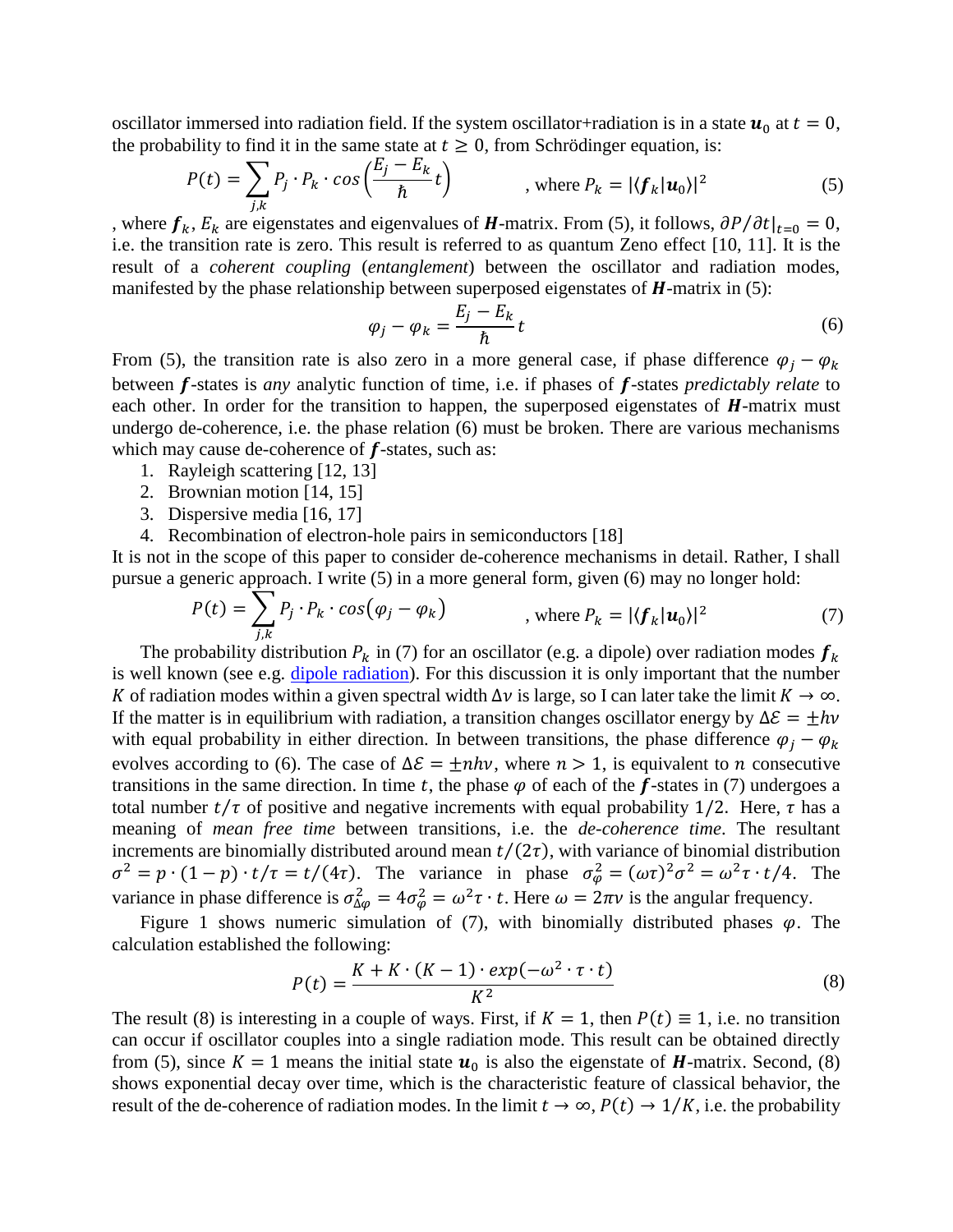spreads equally among radiation modes. That is the consequence of simplification  $P_k = 1/K \forall k$ . A more accurate calculation may require a dipole radiation distribution to be used for  $P_k$  in (7), a subject for a separate exercise.



Figure 1

Blue line is a calculation of (7), with binomially distributed phases  $\varphi_k$ . The red line is a plot of formula (8). The graphs were calculated usin[g GNU Octave](https://www.gnu.org/software/octave/) code<http://phystech.com/download/ph2.m> with the following parameters:

- $K = 100$
- $\tau = 0.01$
- $\omega = 8$
- $P_k = 1/K \forall k$

The blue curve smooths out and becomes identical with red curve as  $K \to \infty$ .

From (8), in the limit of a large number of modes ( $K \to \infty$ ), the transition rate is:

$$
\left. \frac{\partial P(t)}{\partial t} \right|_{t=0} = -\omega^2 \cdot \tau \tag{9}
$$

To evaluate the de-coherence time  $\tau$  in (9), I consider a matter oscillator, formed when a set of elements (e.g. electron-hole pairs) on the surface of the detector entangle through some medium (e.g. electromagnetic field). An analog of such entanglement is a [Cooper pair](https://en.wikipedia.org/wiki/Cooper_pair) in superconductor, mediated by phonon interaction. The surface area which encloses a set of elements in entangled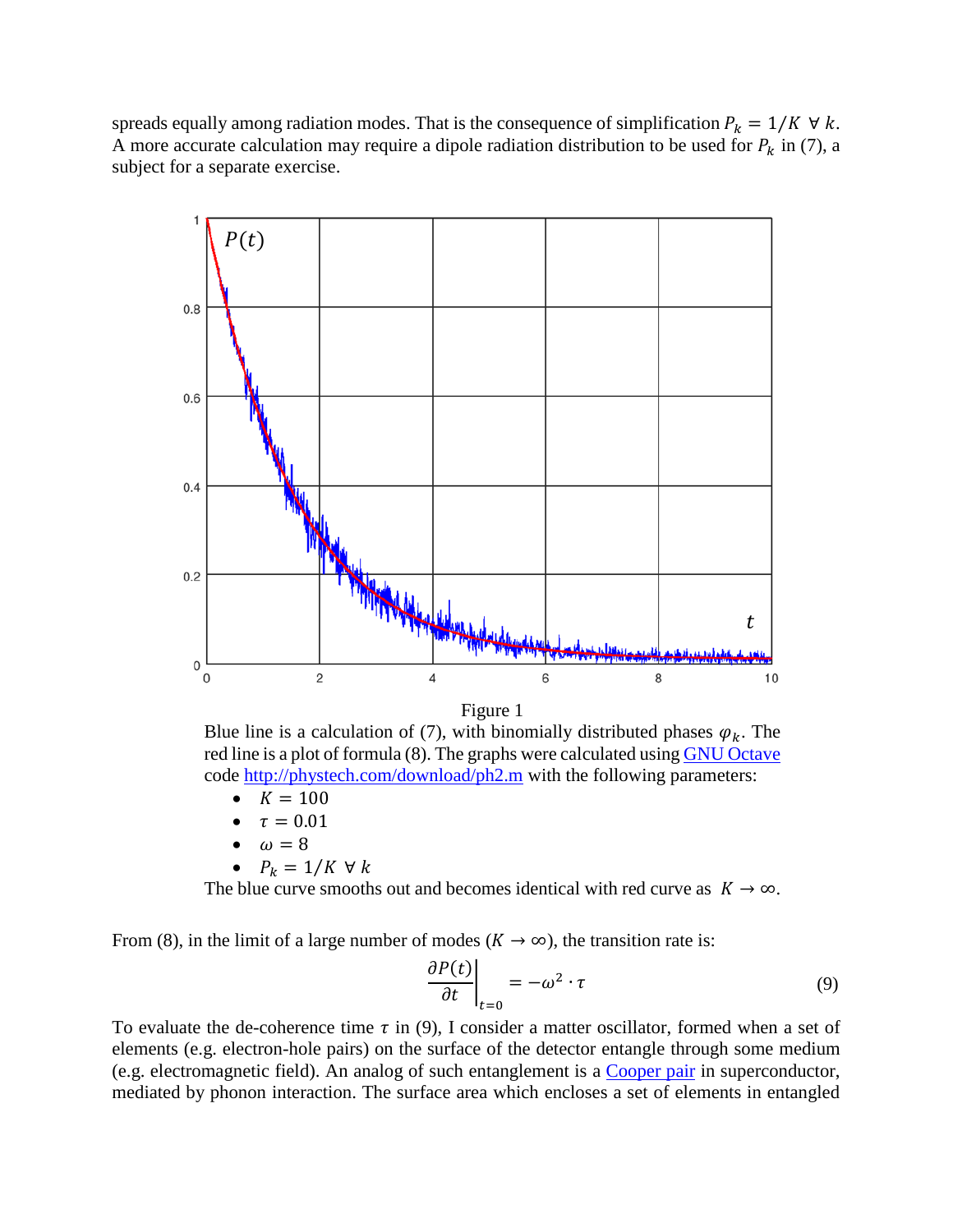state is limited by the [coherence radius](https://en.wikipedia.org/wiki/Coherence_length)  $r = 2\pi c/(\kappa \Delta \omega)$ , where c is the speed of light,  $\kappa$  is the [refractive index](https://en.wikipedia.org/wiki/Refractive_index) of the material, and ∆ [*rad/s*] is the spread in internal transition frequencies of the entangled elements. If  $\rho$  is the number of entangled elements per unit surface area of the detector;  $D_{\omega}$  the dimensionless *scattering rate*;  $D_{\omega} \Delta \omega$  the scattering frequency within  $\Delta \omega$  spectral width, then, the de-coherence time  $\tau$  of the oscillator is:

$$
\tau = (\pi r^2 \rho D_{\omega} \Delta \omega)^{-1} = \left(\pi \left(\frac{2\pi c}{\kappa \Delta \omega}\right)^2 \rho D_{\omega} \Delta \omega\right)^{-1} = \frac{\kappa^2}{4\pi^3 c^2 \rho D_{\omega}} \Delta \omega \tag{10}
$$

, and the transition rate:

$$
\frac{\partial P(t)}{\partial t}\Big|_{t=0} = -\frac{\omega^2 \kappa^2}{4\pi^3 c^2 \rho D_\omega} \Delta \omega \tag{11}
$$

In equilibrium, the loss of a number of oscillators in a particular mode is compensated by the radiation-stimulated induction into the mode of the same number of oscillators. The energy balance equation is

$$
R_{\omega} \cdot B_{\omega} \cdot \Delta \omega + \xi \cdot \left( U_{\omega} - \frac{\hbar \omega}{2} \right) \cdot \frac{\partial P(t)}{\partial t} \bigg|_{t=0} = 0 \tag{12}
$$

, where  $B_{\omega}$  is the [spectral radiance](https://en.wikipedia.org/wiki/Radiance) of incident radiation;  $R_{\omega}$  is the efficiency of the conversion of the incident radiation into the oscillator energy;  $\xi$  is the number of oscillators per unit surface area of the detector. I have to subtract zero-point energy term  $\hbar\omega/2$  from the ensemble-average energy  $U_{\omega}$  in (12), because an oscillator cannot lose energy in the ground state. Combining (12) with (11):

$$
R_{\omega} \cdot B_{\omega} = \frac{\xi \cdot \kappa^2}{\rho \cdot D_{\omega}} \left[ \frac{\hbar \omega^3 / (4\pi^3 c^2)}{\exp\left(\frac{\hbar \omega}{kT}\right) - 1} \right]
$$
(13)

The term in square brackets can be considered as pertaining to the incident radiation, and parameters outside the brackets as properties of the detector. Then, (13) can be split into formula for the spectral radiance, and formula for the detector efficiency:

$$
B_{\omega} = \frac{\hbar \omega^3 / (4\pi^3 c^2)}{\exp\left(\frac{\hbar \omega}{kT}\right) - 1}
$$
(14)

$$
R_{\omega} = \frac{\xi \cdot \kappa^2}{\rho \cdot D_{\omega}} = \frac{\kappa^2}{\eta \cdot D_{\omega}}
$$
 (15)

, where  $\eta = \rho/\xi$  can be interpreted as the number of entangled elements making up one oscillator. The Planck's formula (1) for the spectral energy density readily follows from (14):

$$
u_{\omega} = \frac{4\pi}{c} B_{\omega} = \frac{\hbar \omega^3 / (\pi^2 c^3)}{\exp\left(\frac{\hbar \omega}{kT}\right) - 1}
$$
(16)

$$
u_{\nu} = 2\pi \cdot u_{\omega} = \frac{8\pi h v^3 / c^3}{\exp\left(\frac{h\nu}{kT}\right) - 1}
$$
 (17)

I have shown the Planck's law follows from consideration of radiation and matter oscillators as parts of the same quantum system. I have argued against considering radiation as an entity which exists and possesses properties independent of the matter it interacts with.